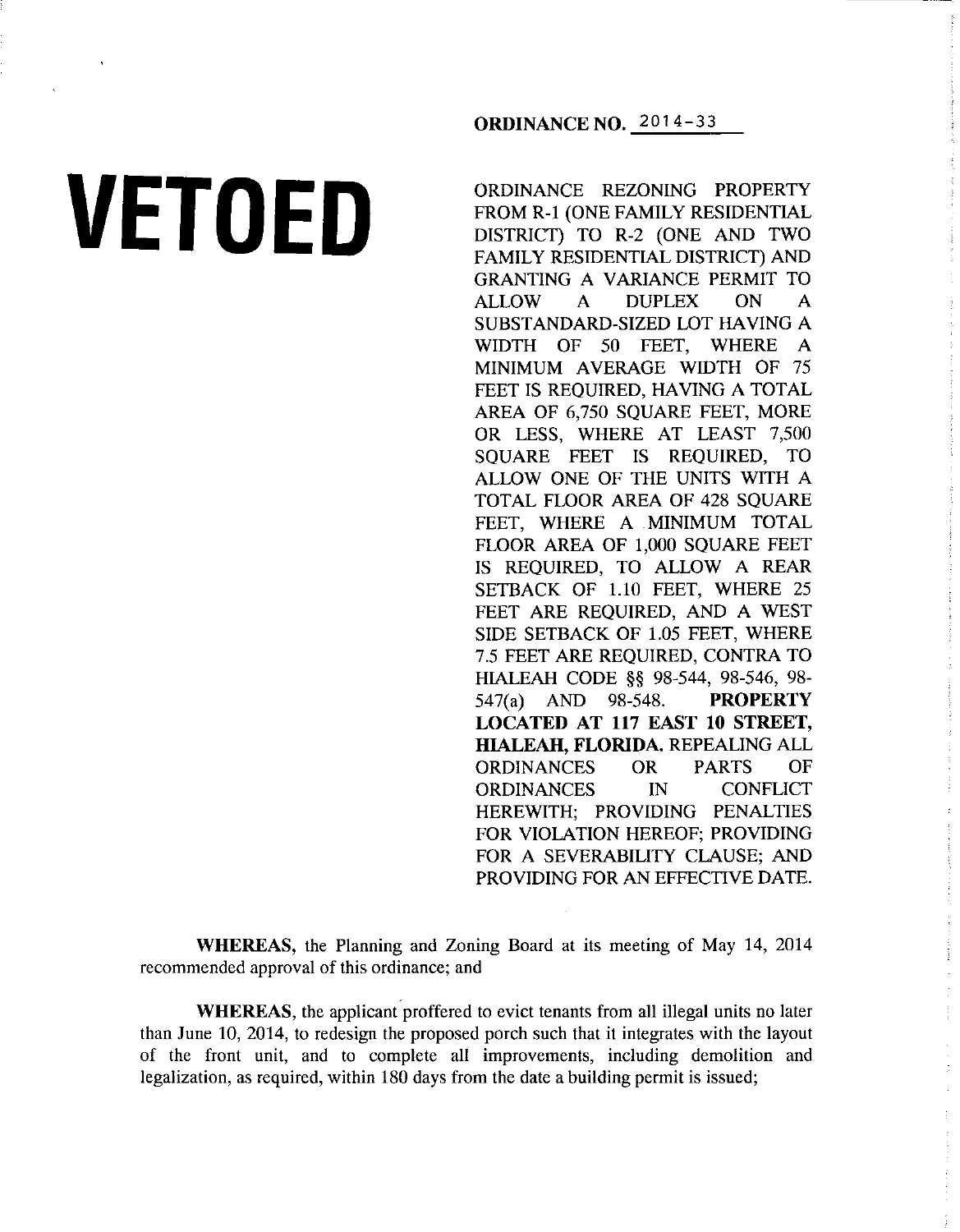# NOW, THEREFORE, BE IT ORDAINED BY THE MAYOR AND THE CITY COUNCIL OF THE CITY OF HIALEAH, FLORIDA, THAT:

**Section 1:** The below-described property is hereby rezoned from R-1 (One Family Residential District) to R-2 (One and Two Family Residential District) and is hereby granted a variance permit to allow a duplex on a substandard-sized lot having each a width of 50 feet, where a minimum average width of 75 feet is required, having a total area of 6, 750 square feet, more or less, where at least 7,500 square feet is required, to allow one of the units with a total floor area of 428 square feet, where a minimum total floor area of 1,000 square feet is **p**uired, to allow a rear setback of 1.10 feet, where a minimum 25 feet are required, *I* to low west side setback of 1.05 feet, where a minimum 7.5 feet are required, contra Hial th C de § 98-544, 98-546, 98-547(a) and 98-548 which provide in pertinent part: "The mixture of  $\frac{1}{\sqrt{2}}$  ding in the R-2 one- and two-family residential district shall be one lot or parcel or  $\frac{1}{4}$  of taining at least 7,500 square feet of area for each one-family or two-family residence. Such parcels or lots shall have an average width of at least 75 feet and shall have a minimum average depth of 100 feet.", "In the R-2 one- and two-family residential district, there shall be side yards, the width of each to be not less than ten percent of the average width of the lot, but in no case shall each such side yard be less than  $7\frac{1}{2}$  feet in width.", "In the R-2 one- and two-family residential district, every principal residential building shall provide a rear yard of a minimum depth of 25 feet to a rear lot line or front of an accessory building, and every accessory building shall provide a rear yard with a minimum depth of *7Yz* feet." and "In the R-2 one- and two-family residential district, the total minimum floor area of twofamily residences shall be 1,500 square feet, with the minimum ground floor area of two-

Î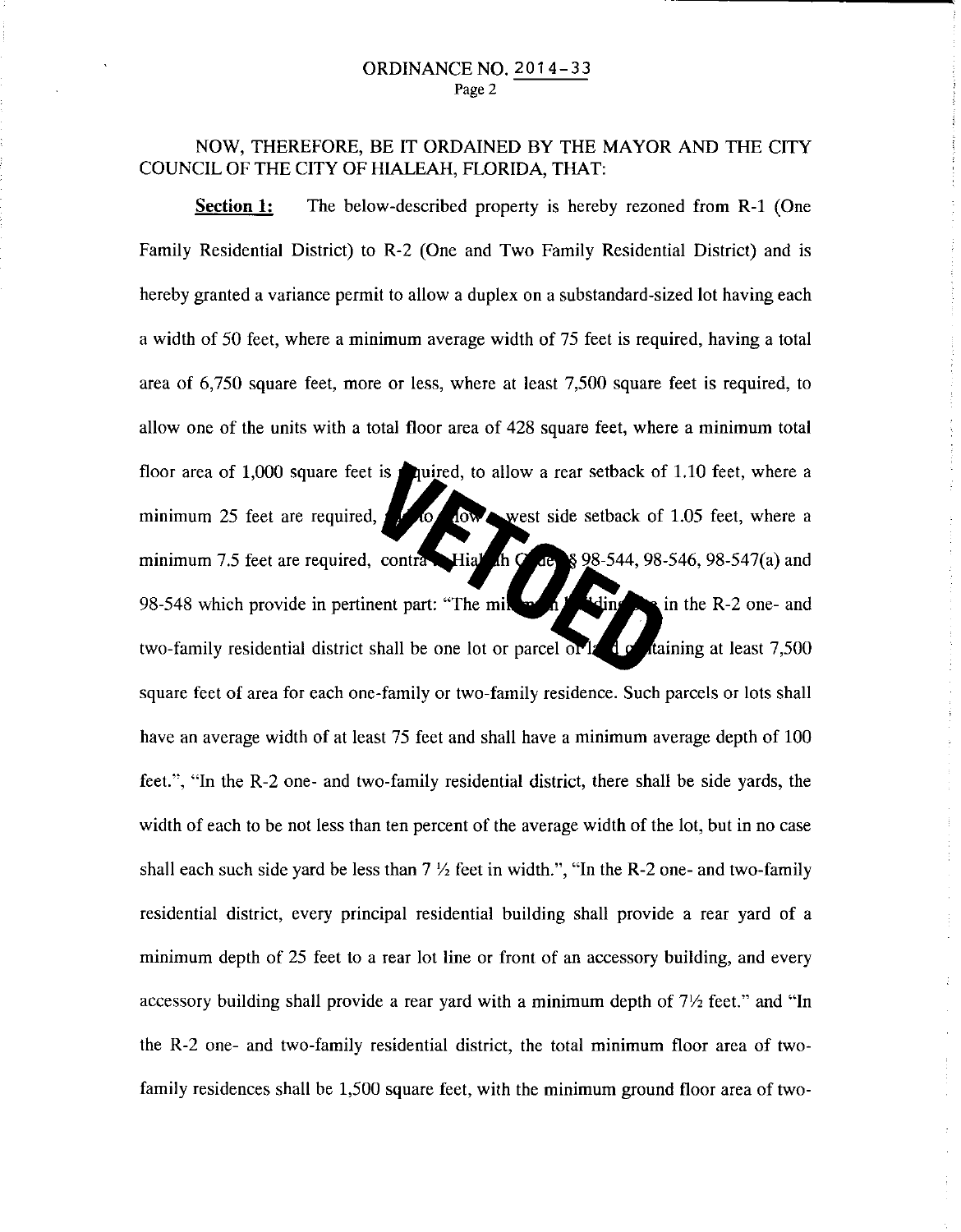family residences to be 1,000 square feet, and the total living area of one unit to be not greater than 60 percent of the total living area of the two-family residence.", respectively. Property located at 117 East 10 Street, Hialeah, Miami-Dade County, Florida and legally described as follows:

> LOT 22, BLOCK 47, OF AMENDED PLAT OF FIRST ADDITION TO TOWN OF HI-A-LE-AH, ACCORDING TO THE PLAT THEREOF, AS RECORDED IN PLAT BOOK 5, AT PAGE 122, OF THE PUBLIC RECORDS OF MIAMI-DADE COUNTY, FLORIDA.

## Section 2: Repeal of Ordinances in Conflict.

All ordinances or parts of ce in conflict herewith are hereby repealed to  $\rm dfp$ the extent of such conflict.

any provision of the Code or Every per n y **Section 3: Penalties.**  any ordinance, rule or regulation adopted or issued  $\epsilon$  oursuped  $\epsilon$  bereof shall be assessed a civil penalty not to exceed \$500.00 within the discretion the court or administrative tribunal having jurisdiction. Each act of violation and each day upon which any such violation shall occur shall constitute a separate offense. In addition to the penalty prescribed above, the city may pursue other remedies such as abatement of nuisance, injunctive relief, administrative adjudication and revocation of licenses or permits.

#### **Section 4: Severability Clause.**

If any phrase, clause, sentence, paragraph or section of this ordinance shall be declared invalid or unconstitutional by the judgment or decree of a court of competent jurisdiction, such invalidity or unconstitutionality shall not affect any of the remaining phrases, clauses, sentences, paragraphs or sections of this ordinance.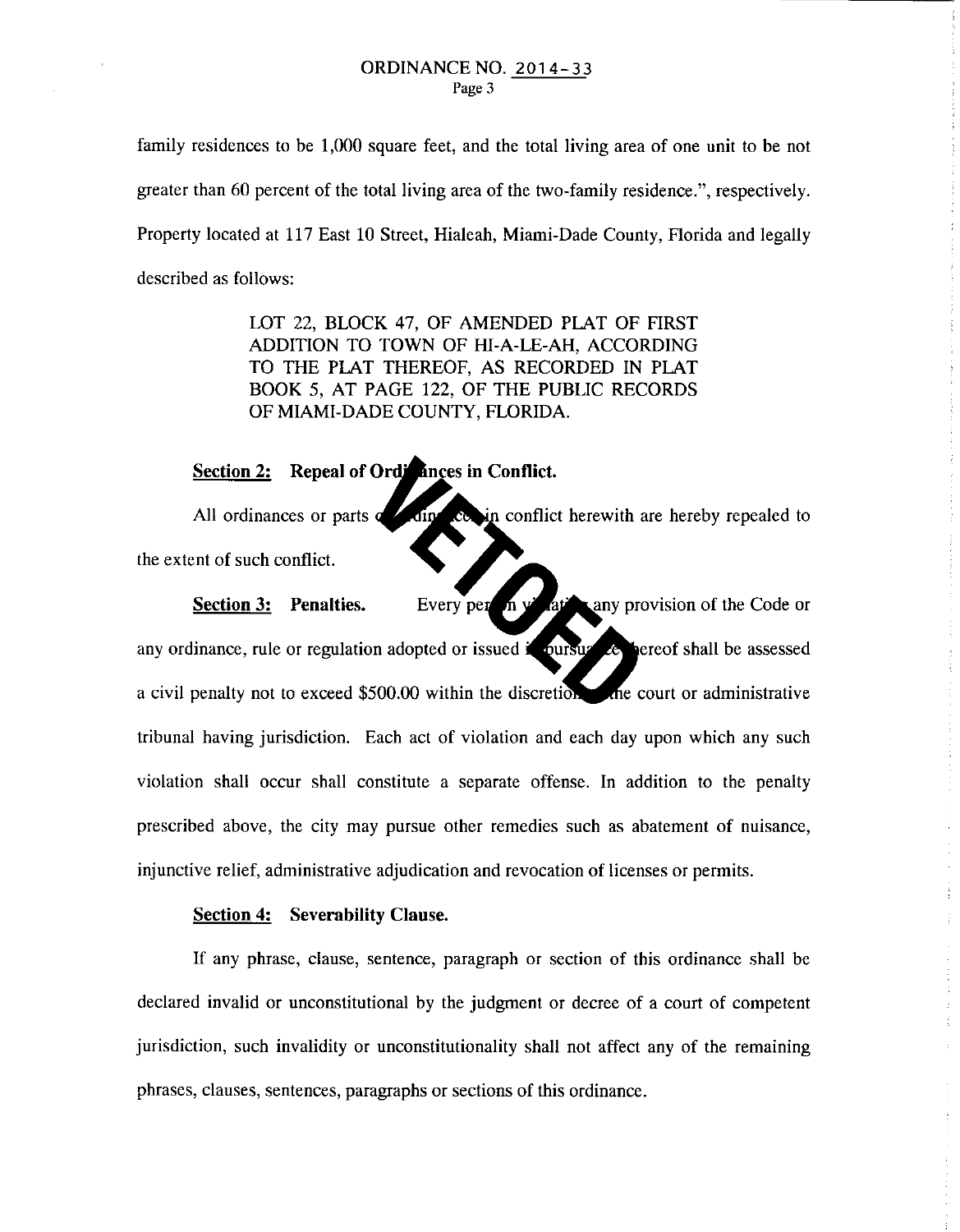## **Section 5: Effective Date.**

This ordinance shall become effective when passed by the City Council and signed by the Mayor or at the next regularly scheduled City Council meeting, if the Mayor's signature is withheld or if the City Council overrides the Mayor's veto.

|                                                                                                                                                                                                                    | PASSED and ADOPTED this 10 day of June | Isis Garcia<br>rtinez.<br>Council Rreside | , 2014. |
|--------------------------------------------------------------------------------------------------------------------------------------------------------------------------------------------------------------------|----------------------------------------|-------------------------------------------|---------|
| Attest:                                                                                                                                                                                                            |                                        | Approved on this $\qquad$ day of $\qquad$ | , 2014. |
| Marbelys Fatjo, City Clerk<br>Approved as to form and legal sufficiency:<br>Lorena E. Bravb, Acting City Attorney<br>S:\LEB\LEG\SLATION\2014-ORDIANCES\117East10Street-rezoningR1toR2-substndlot-floor-area-SB doc |                                        | Mayor Carlos Hernandez<br>VETOED          |         |
| Mayor Carlos Hernandez vetoed<br>Ordinance $2014-33$ . There was                                                                                                                                                   |                                        |                                           |         |

 $\ddot{\mathrm{r}}$ 

Ordinance  $2014 - 33$ . There was no motion to override the Mayor's veto; therefore, the veto-stands.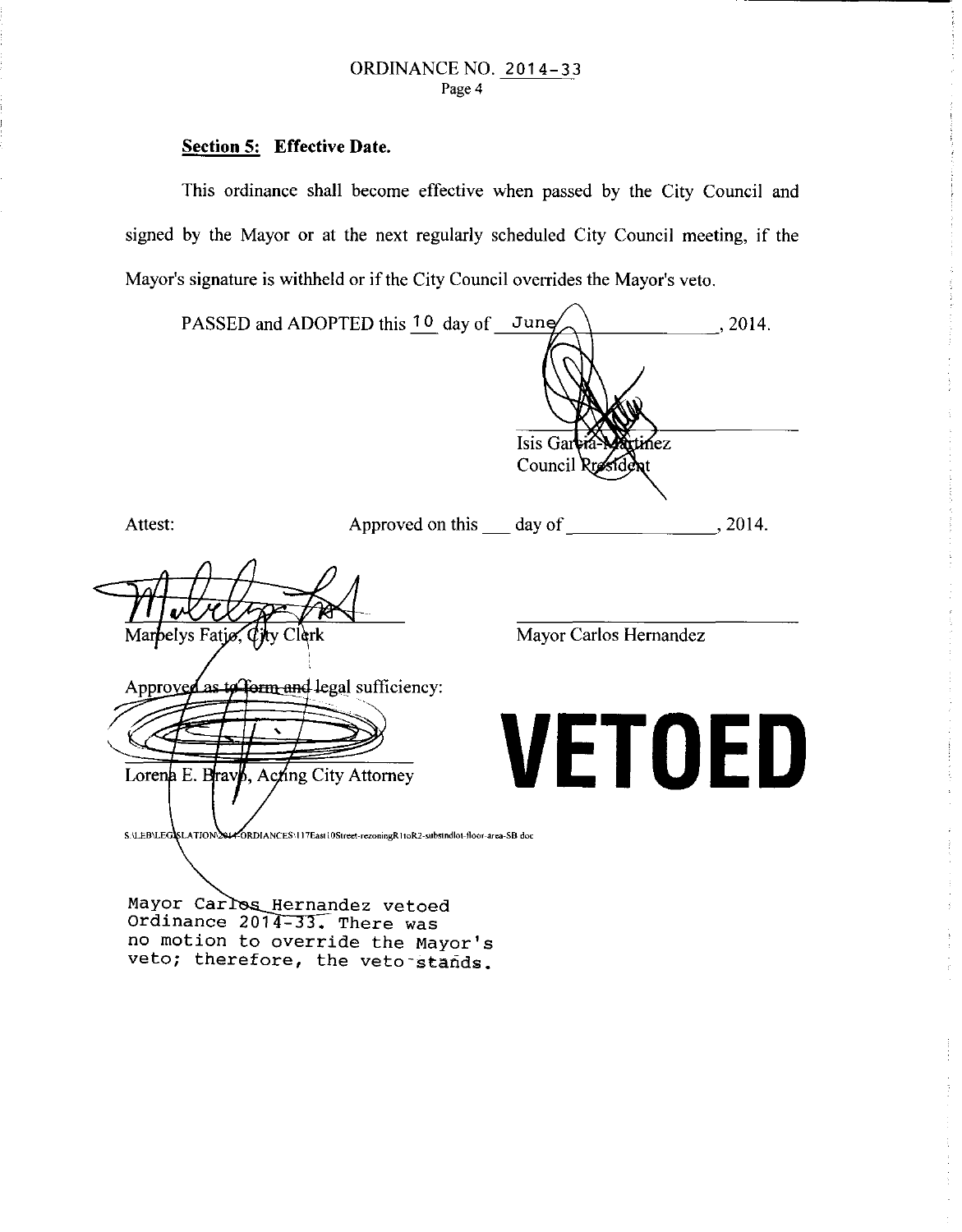June 20, 2014

Dear Members of the Hialeah City Council:

In accordance with the authority vested in the Mayor of the City of Hialeah, Florida, pursuant to Hialeah Charter §2.0l(a)(7), I hereby exercise my veto over Hialeah, Fla., Ordinance 14-33 passed by the Hialeah City Council on June 10, 2014 for the following reasons and objections:

- I. Hialeah, Fla. Ordinance 14-33 rezones property located at 117 East 10 Street, Hialeah Florida, from R-1 (One-Family Residential) to R-2 (One- and Two Family Residential) and grants several variances from the R-2 zoning regulations including, lot size, and floor area and setbacks as they pertain to the second unit.
- 2. Upon consideration of the characteristics of the neighborhood, radius map, proposed site plan, tapes of the meetings, planner's report, the property's extensive code enforcement history, existing conditions on the property, and relevant provisions of the City's comprehensive plan and zoning regulations, I disagree with the rezoning and associated variances granted for the creation of a second residential dwelling on this property.
- 3. The City Council did not fully consider the negative impacts on neighboring properties of the creation of a second unit in a cottage that was built approximately in 1936. The cottage, when built, was not intended to be used a second residential dwelling. It was originally built as a 335-square foot structure to accommodate temporary or occasional guests.

 $\mathbb{F}$  $\ddot{i}$ 

- 4. Over time, the structures on the property where modified without building permits to allow for multiple family occupancy. The cottage, despite being a non-conforming use, was expanded without a permit and utilized as an additional residential unit. The multiple family occupancy of the property negatively impacted the neighborhood by allowing for overcrowding and reducing green space for recreation on the subject property.
- 5. The use, the size, and the distance from neighboring properties (setbacks) are not in harmony with the general purpose and intent of the Code regulations.
- 6. The Ordinance grants a 60% variance of the floor area requirements and allows the proposed second unit to remain 1-foot, more or less, from the rear property and the side property. Furthermore, the proportion of the floor area of the second unit to the total floor area exceeds 60%.